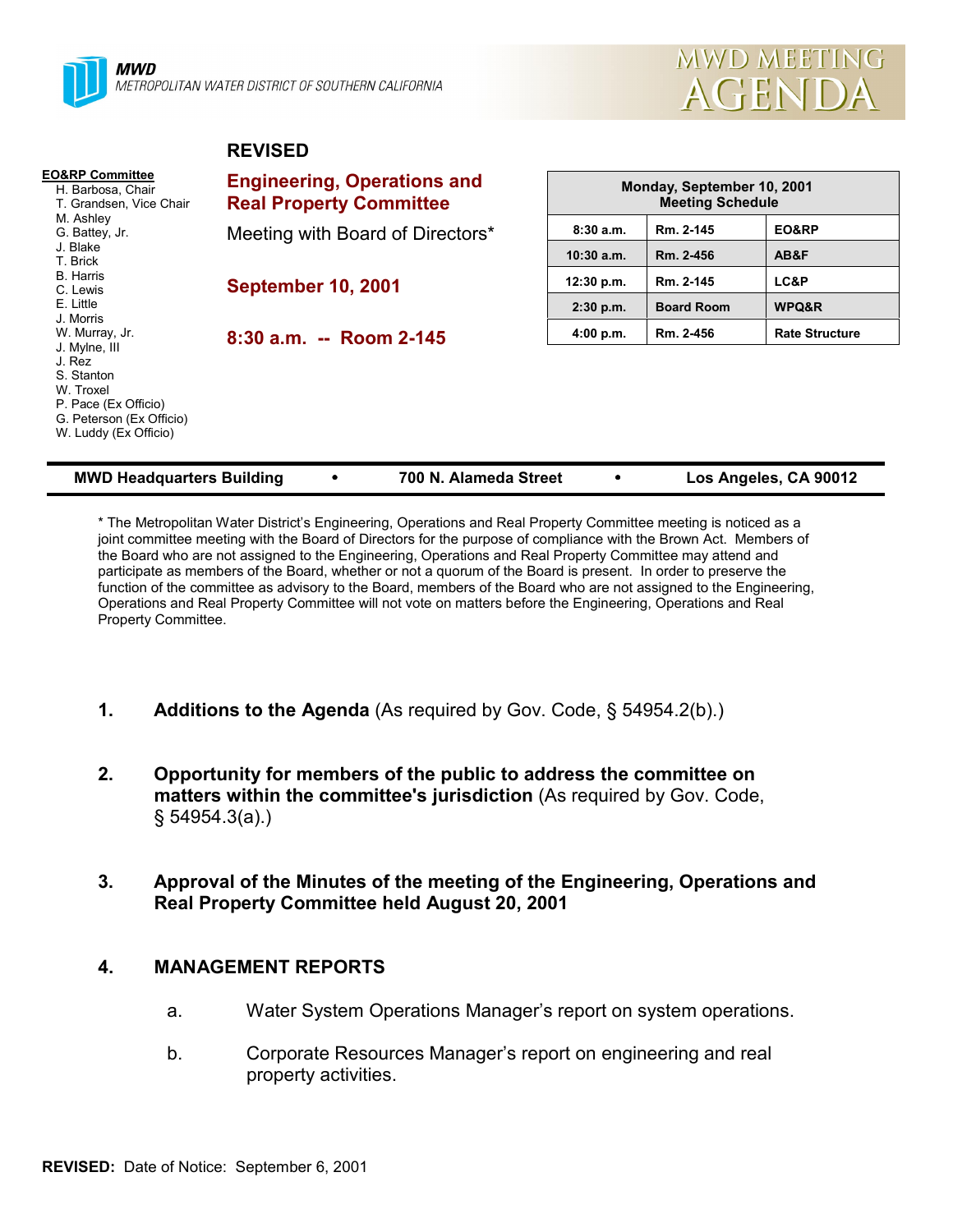#### **5. CONSENT CALENDAR ITEMS - ACTION**

8-1 Authorize \$600,000 for a Capital Investment Plan project for preliminary design and preparation of environmental documentation to renovate Softener Building No. 3 at the F. E. Weymouth Filtration Plant for office space; and delegate authority to award a contract for architectural and engineering services pursuant to Metropolitan policies and procedures (Appn. 15370). (EO&RP)

# **6. OTHER BOARD ITEMS - ACTION**

9-1 Authorize funding and delegate authority to award contracts for two Capital Investment Plan Information Technology projects: (1) increase of \$3.353 million to \$6.482 million in Appn. 15282 to replace outdated equipment and leased communications lines; and (2) \$1.334 million in Appn. 15376 to replace outdated data network and radio equipment. (EO&RP)

Revised 9-7 Approve boating policy for Diamond Valley Lake and Lake Skinner. (EO&RP, WPQ&R)

### **7. BOARD INFORMATION ITEMS**

10-1 Status report for the Inland Feeder Project for the month ending July 2001. (EO&RP) **[Any discussion of potential litigation to be heard in closed session. Conference with legal counsel - significant exposure to litigation (two matters); to be heard in closed session pursuant to Gov. Code ß 54956.9(b)]**

### **8. COMMITTEE ITEMS**

- a. Oral report on Diamond Valley Lake recreation.
- b. Oral report on Arrow Highway property.

### **9. FOLLOW-UP ITEMS**

None

### **10. FUTURE AGENDA ITEMS**